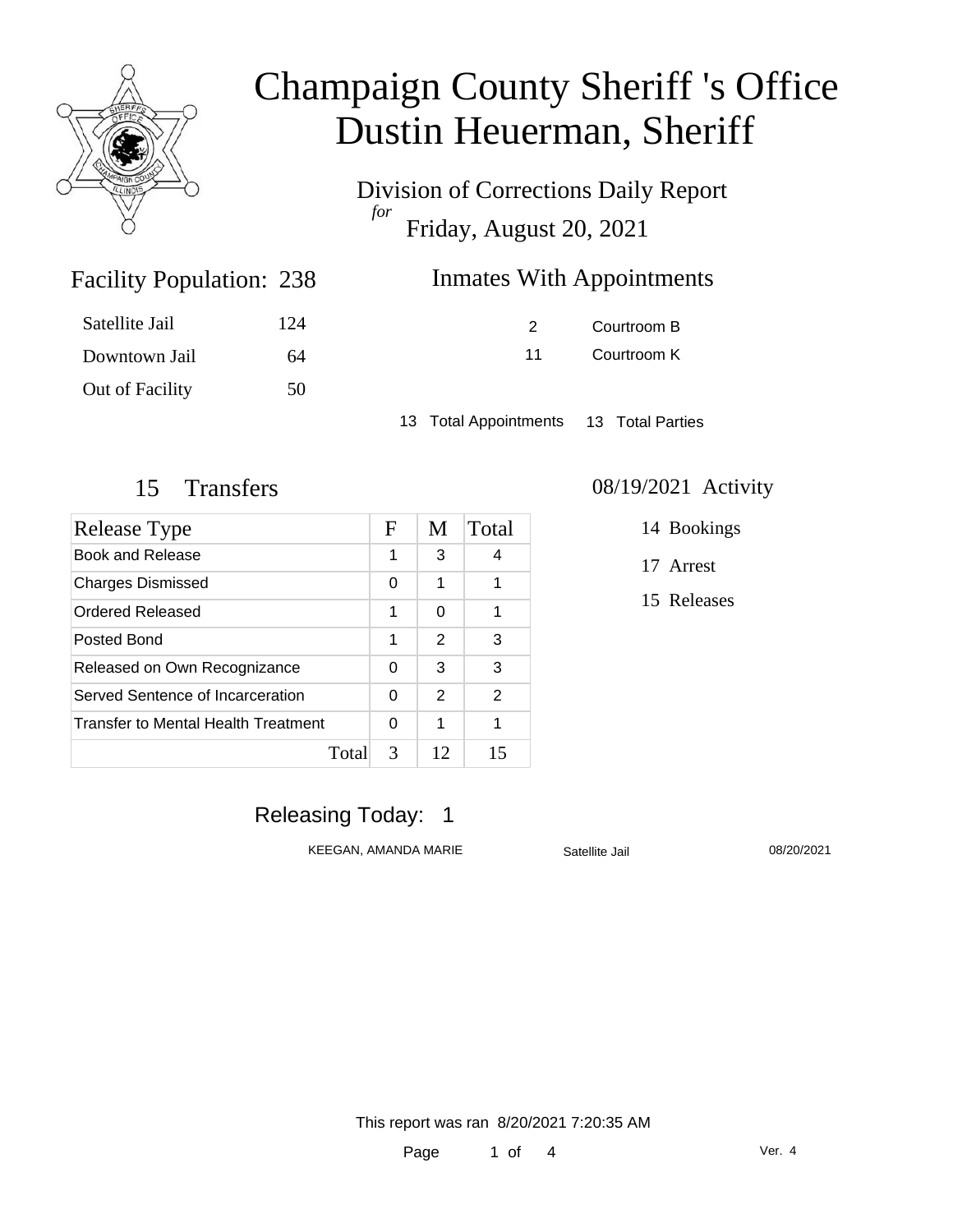

Division of Corrections Daily Report *for* Friday, August 20, 2021

### Custody Status Count

- Electronic Home Dentention 18
	- Felony Arraignment 10
		- Felony Other 3
	- Felony Pre-Sentence 6
		- Felony Pre-Trial 147
	- Felony Sentenced CCSO 9
	- Felony Sentenced IDOC 19
		- Hold Other 1
		- Hold Sentenced IDOC 1
	- Misdemeanor Arraignment 2
		- Misdemeanor Pre-Trial 2
- Misdemeanor Sentenced CCSO 1
	- Petition to Revoke 4
	- Remanded to DHS 14
		- Traffic Pre-Trial 1
			- Total 238

This report was ran 8/20/2021 7:20:35 AM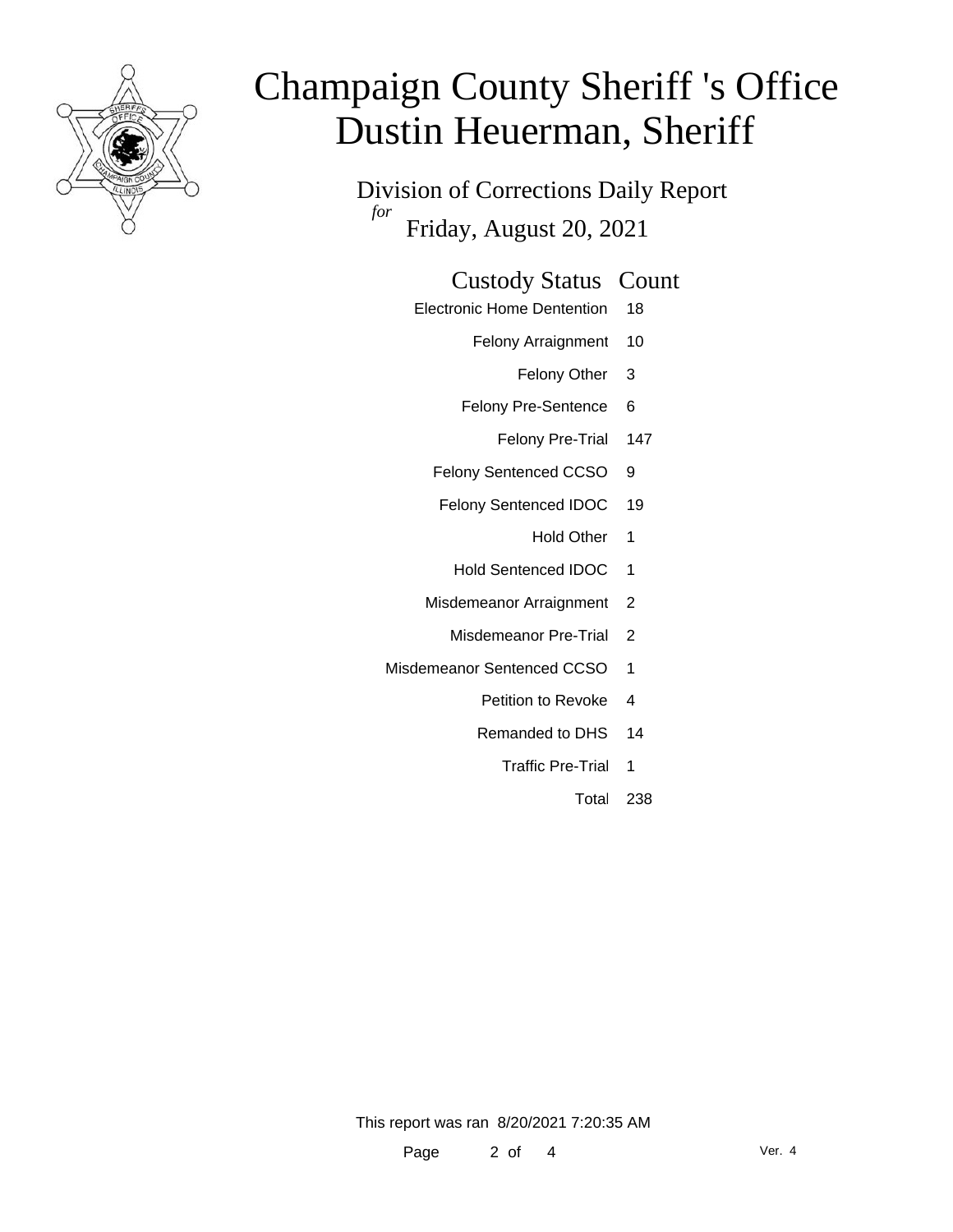

Division of Corrections Daily Report *for* Friday, August 20, 2021

### Inmates With Appointments

| Jailing Party Name                          | Location    | Number of Records / Node |
|---------------------------------------------|-------------|--------------------------|
| BAILEY, DIVONTAE ANTONIO<br><b>JEWELEON</b> | Courtroom K | 1 / Satellite Jail       |
| <b>BROWN, ROCKEITH JAVONTE</b>              | Courtroom K | 1 / Satellite Jail       |
| <b>CLARK, JONATHAN QURELL</b>               | Courtroom K | 1 / Satellite Jail       |
| FRANDLE, MARK RYAN                          | Courtroom B | 1 / Satellite Jail       |
| FREEMAN, ANGEL JANILA KAY                   | Courtroom K | 1 / Satellite Jail       |
| HOLMES, CHRISTOPHER DEQUAN                  | Courtroom K | 1 / Satellite Jail       |
| <b>HUGHES, MICHAEL CHASE</b>                | Courtroom K | 1 / Satellite Jail       |
| ROSS, TEVONTAE TERRANCE                     | Courtroom K | 1 / Satellite Jail       |
| <b>STARKS, LAWRENCE DAVID</b>               | Courtroom K | 1 / Satellite Jail       |
| <b>SUMO, DAVID KLON</b>                     | Courtroom K | 1 / Satellite Jail       |
| TRAVIS, DENZEL DANTRELL                     | Courtroom K | 1 / Satellite Jail       |
| WILLIAMS, KENNETH BERNARD                   | Courtroom B | 1 / Downtown Jail        |
| <b>WILLIAMS, TORREY TOSHIBA</b>             | Courtroom K | 1 / Satellite Jail       |

### **Transfers**

| <b>BUNCH, JERMAINE CORTEZ</b> | Posted Bond                      | Satellite Jail  |
|-------------------------------|----------------------------------|-----------------|
| ELAM, LEMEL D                 | <b>Book and Release</b>          | Out of Facility |
| HEISLER, JOSHUA               | Released on Own Recognizance     | Satellite Jail  |
| JONES, MARLON DONTE           | Served Sentence of Incarceration | Out of Facility |
| LITCHFIELD, JOHN CHARLES      | Served Sentence of Incarceration | Out of Facility |
| LOGAN, NORMAN DWIGHT, Third   | Released on Own Recognizance     | Satellite Jail  |
| LUTTRELL, BRANDON EUGENE      | <b>Charges Dismissed</b>         | Satellite Jail  |
| PALMER, LATASHA LYNETTE       | Posted Bond                      | Satellite Jail  |
| PRUITT, CHRISTOPHER EUGENE    | Released on Own Recognizance     | Satellite Jail  |
| REIFSTECK, KAYLA ALEXANDRIA   | <b>Ordered Released</b>          | Satellite Jail  |
| SHREEVES, CODEY PAUL          | Book and Release                 | Out of Facility |